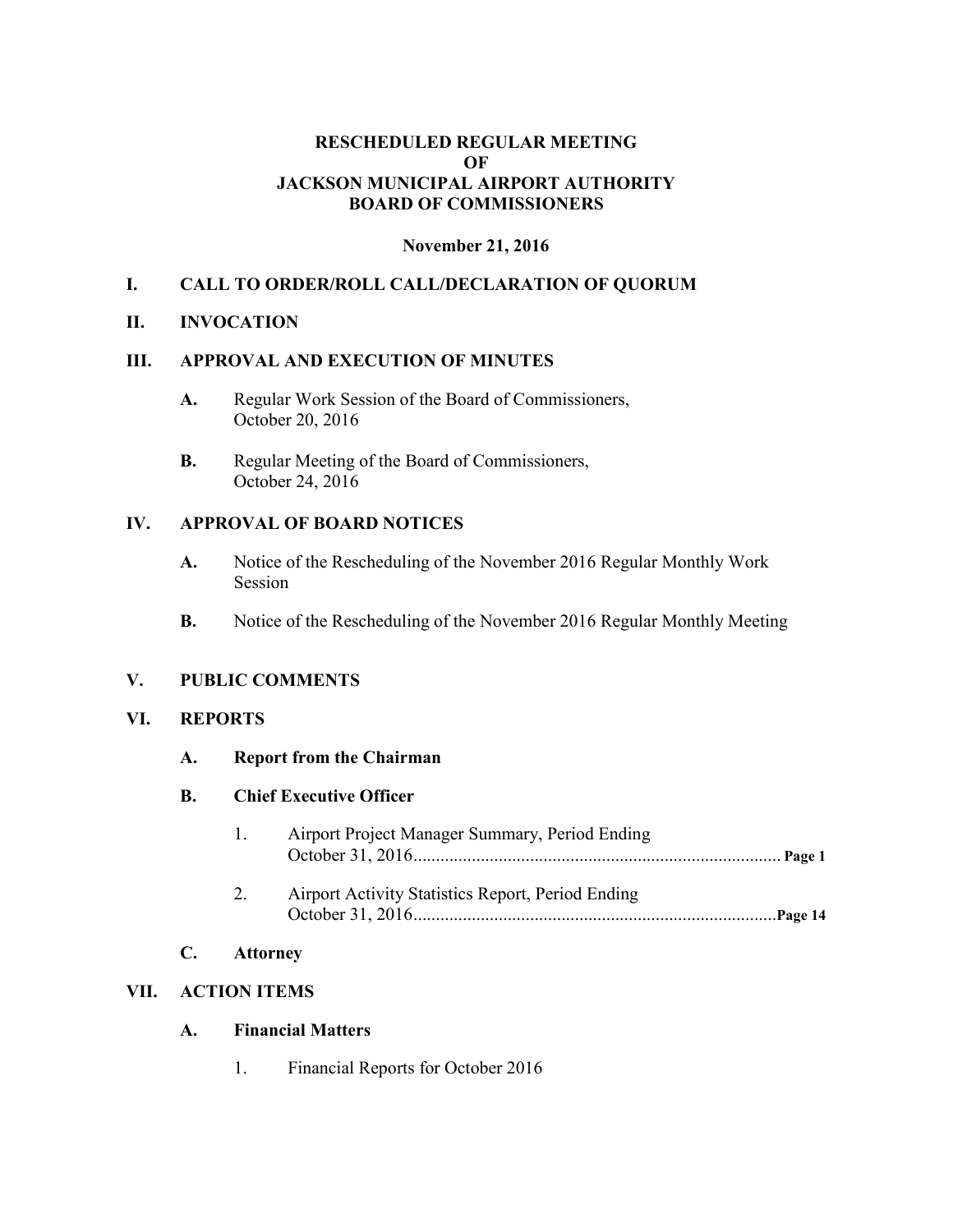|    |                           | (a) |                                                                                                                                   | Page 27 |  |
|----|---------------------------|-----|-----------------------------------------------------------------------------------------------------------------------------------|---------|--|
|    |                           | (b) |                                                                                                                                   | Page 29 |  |
|    |                           | (c) |                                                                                                                                   |         |  |
| B. | <b>Service Agreements</b> |     |                                                                                                                                   |         |  |
|    | 1.                        |     | Disadvantaged Business Enterprise (DBE) Certification Program<br>Development and Implementation: Authorize Publication of Request | Page 37 |  |
|    | 2.                        |     | Federal Legislative Services: Authorize Publication of Request                                                                    | Page 40 |  |

## **C. Procurements**

| Conferencing Technology, JAN: Authorize Procurement,  |
|-------------------------------------------------------|
| Execution of Maintenance Agreement and Project Budget |
|                                                       |
|                                                       |

2. Single Source Procurement of Replacement Airfield Signage Equipment, JAN: Approve Purchase (Standard Signs Incorporated) .**Page 47**

# **D. Grants**

## **E. Other Matters**

- 1. Atlantic Air Services, JAN: Authorize Execution of Amendment to Amendment to the General Fixed Based Operations Lease and Operating Agreement (Atlantic Aviation Services.) ..............................**Page 51**
- 2. Board Travel

# **F. Construction Projects**

| JMAA Project 017-15, Concessions Improvements, JAN: Award |
|-----------------------------------------------------------|
|                                                           |

2. JMAA Project No. 001-17, Checkpoint Reconfiguration, JAN: Authorize Publication of Request for Qualifications..........................**Page 57**